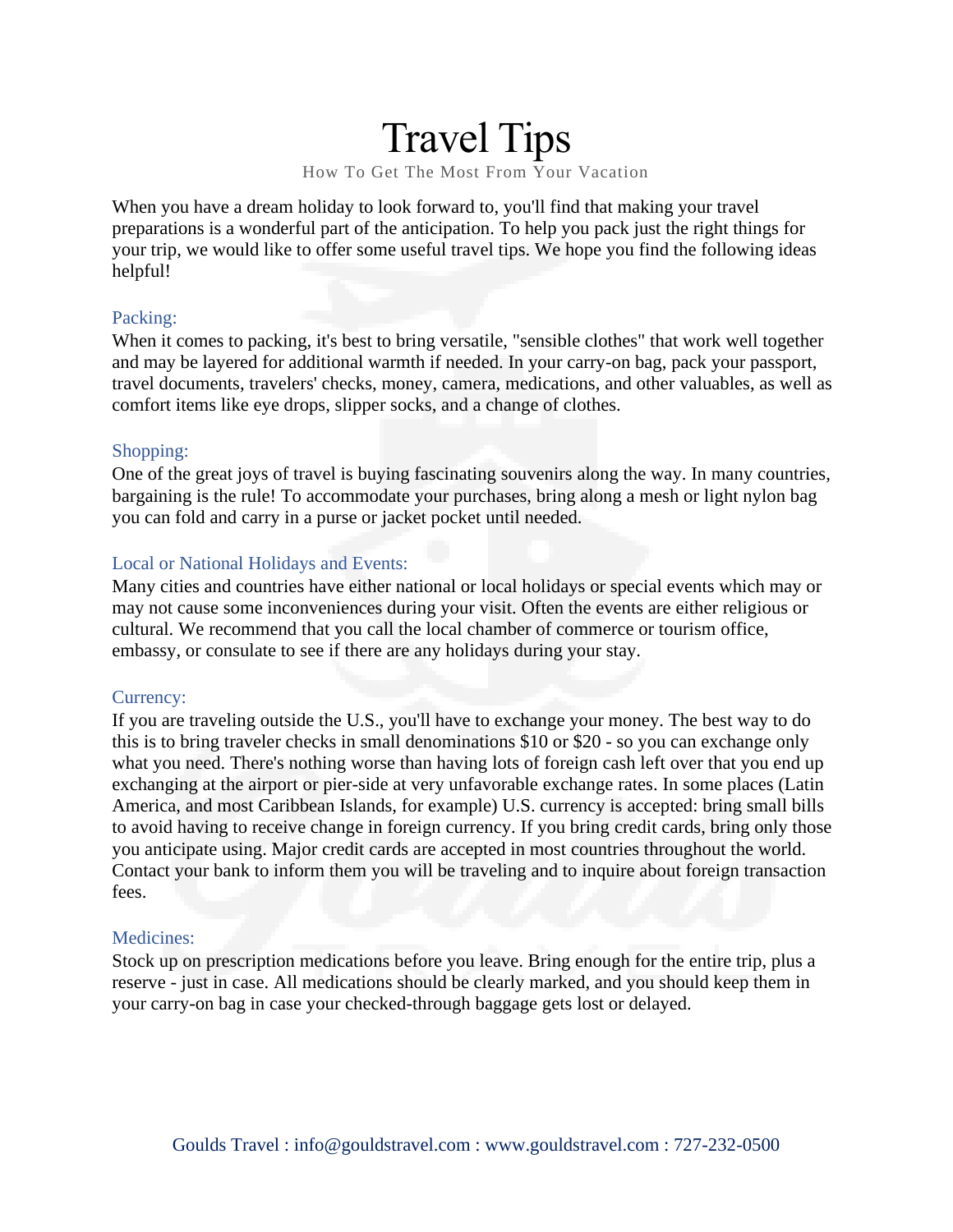#### Electricity:

The U.S. may set the world standard for some things, but electricity isn't one of them. Many countries in Europe and Latin America use 220-volts. If you bring along an electric shaver, hair dryer, or other appliance bring a voltage converter and electrical adapter.

#### Here is a list of some things you should not bring on your trip:

- Knives
- Weapons
- Scissors
- Razors
- Box cutters
- Aerosol cans
- Flammable liquids
- **Fireworks**
- Household items
- Industrial products
- Glass bottles
- Illegal narcotics or substances
- Valuable jewelry
- Uncomfortable shoes

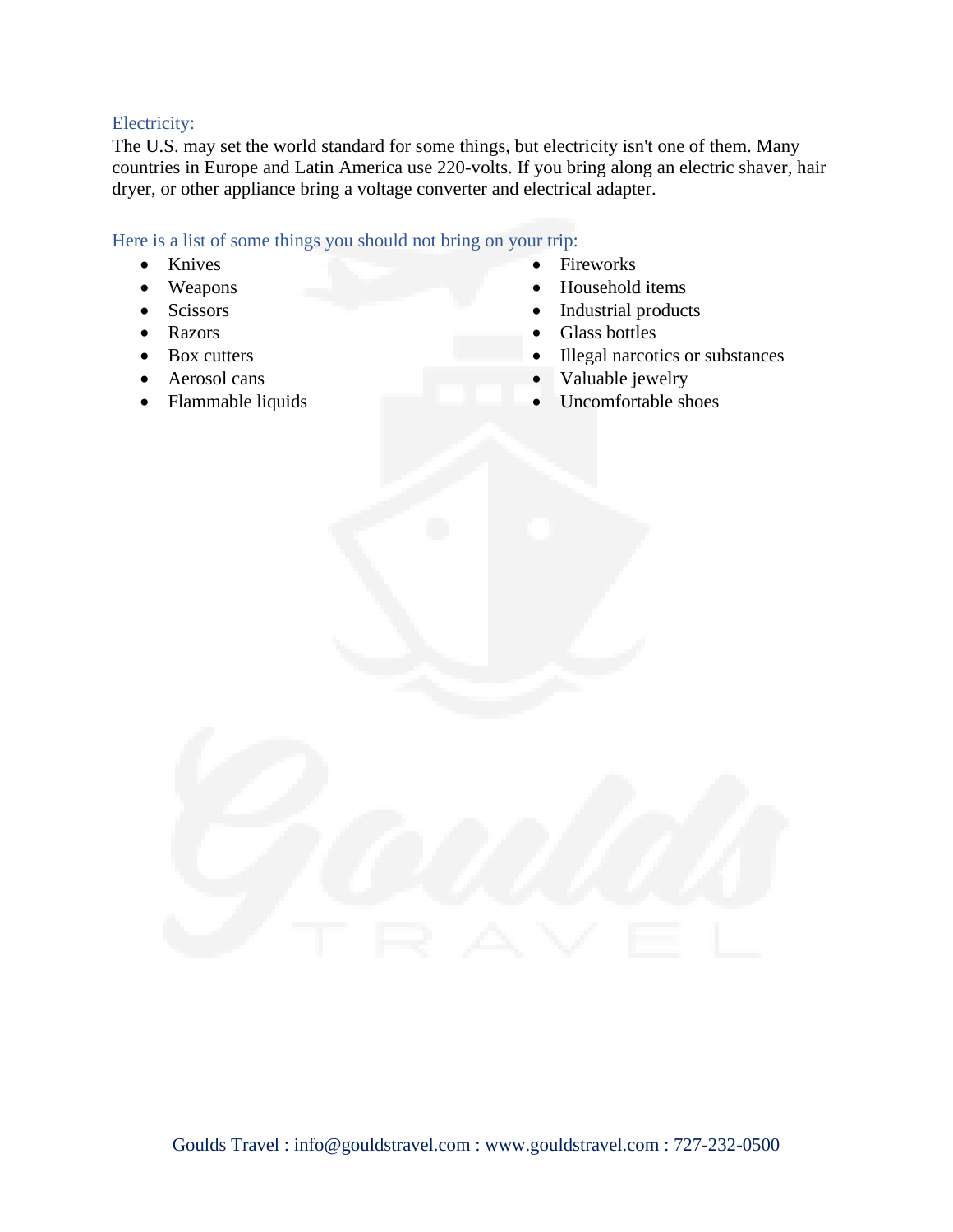# Personalized Travel Checklist

# Luggage

- $\Box$  Carry On: One small carry-on and one personal item (purse or camera bag)
- $\Box$  Checked Luggage (30 x 20 x 10 inches)
- $\Box$  Checked Bag cannot exceed 50 pounds in weight (most airline restrictions
- $\Box$  Tag all luggage inside and out with some home and destination information
- $\square$  Do not pack anything valuable or irreplaceable in your luggage
- $\Box$  Check TSA [\(www.tsa.gov\)](http://www.tsa.gov/) and your airline website for more information

# What to Bring:

#### **Medications:**

- □ Aspirin / Tylenol
- $\Box$  Copies of all medical prescriptions
- $\Box$  Prescribed medications in original container
- □ Bandages
- $\Box$  First Aid cream

## **Other Personal Items:**

- $\Box$  Sanitary products
- □ Hand/body lotion if needed
- $\Box$  Hair shampoo, conditioner, setting gels, etc.
- $\Box$  Razors and shaving products
- $\Box$  Nail clippers
- $\Box$  Sewing kit (Small)
- ☐ Washcloth
- □ Shower Cap
- $\Box$  Travel tissues

#### **Eyewear:**

- $\square$  Sunglasses
- ☐ Extra Eyeglasses/Contacts
- $\Box$  Solutions for Contacts
- ☐ Cleaning Towels for Eyewear

#### **Dental:**

- ☐ Denture Adhesive / Cleaner
- ☐ Toothbrush/Toothpaste
- □ Mouthwash
- ☐ Dental Floss

# **Clothing (Based on two weeks):**

☐ COMFORTABLE WALKING SHOES

- $\Box$  Lightweight Jacket (packable)
- $\Box$  Sweater(s)
- ☐ Blazer/sports coat
- □ Slacks/Skirts
- $\square$  Tops
- $\Box$  Socks
- □ Under Garments
- □ Swimwear
- $\Box$  Nicer Outfit(s)

#### **Miscellaneous:**

- □ Camera with Extra Batteries
- ☐ Film or Extra Digital Card
- $\Box$  Umbrella (collapsible)
- □ Battery Powered Alarm Clock
- □ Road Maps or Guide Books
- ☐ Paperback Books or Magazines
- ☐ Small Local Language Books
- □ Sunscreen
- $\Box$  Hat (packable)
- $\Box$  Plastic Bags for Laundry & Damp Towels